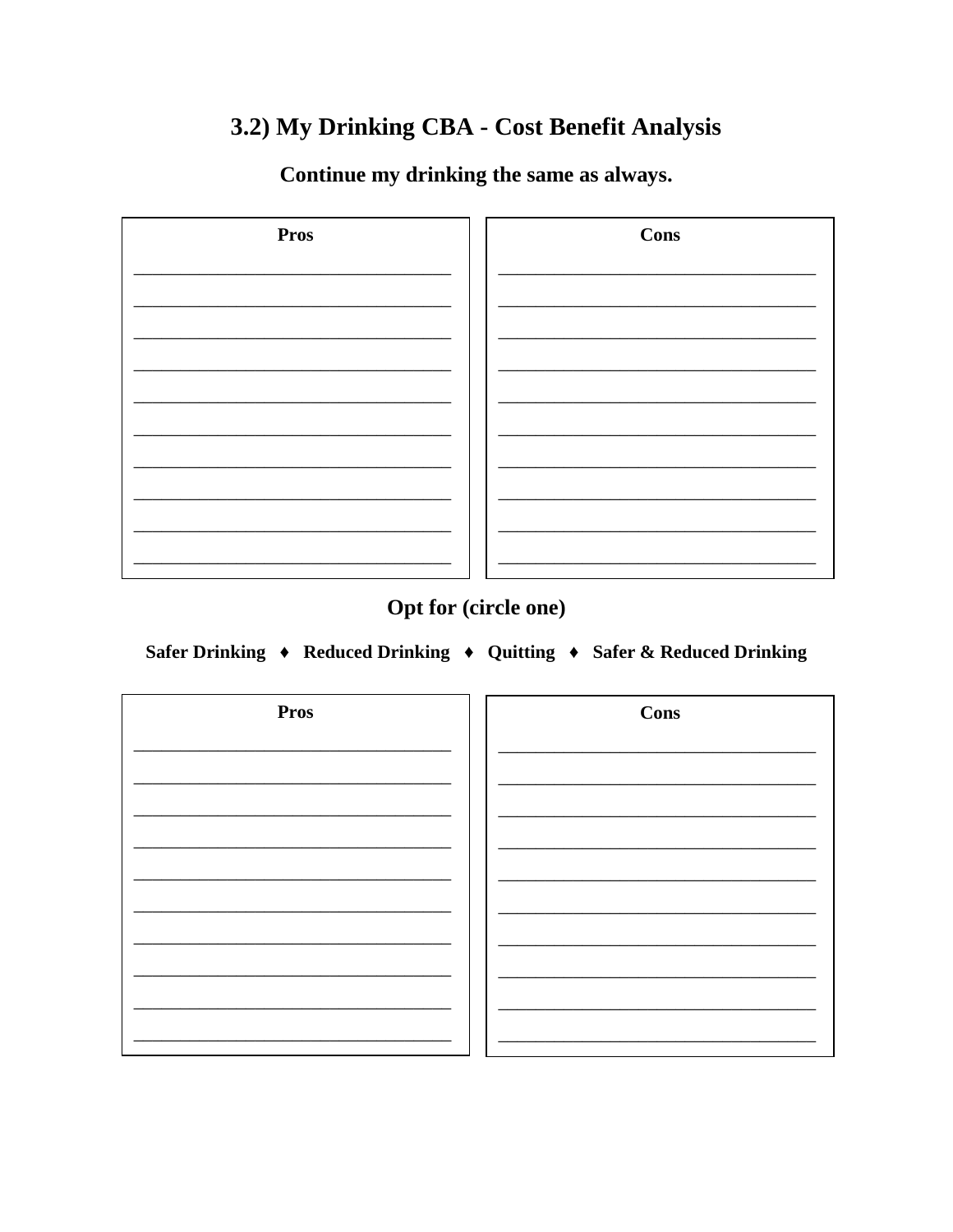## **My Drinking Plan Worksheet**

This is the worksheet to help you make your overall drinking plan. You can put down your specific daily and weekly plans each week on your drinking charts. You don't have to fill in every blank--just the ones that are the most relevant to your situation.

| My<br><b>Both Safer</b><br><b>Safer</b><br><b>Reduced</b><br><b>Drinking</b><br>Quitting<br><b>And Reduced</b><br><b>Drinking</b><br>Goal<br><b>Drinking</b><br><b>Drinking</b><br>(circle one)<br><b>My ideal drinking limits</b><br>My upper drinking limits<br>Ideal<br>At least<br>Alcohol abstinence days per week<br>My current drinking level<br>$Weekly \_\_$<br>(if known) |  |  |  |  |  |
|-------------------------------------------------------------------------------------------------------------------------------------------------------------------------------------------------------------------------------------------------------------------------------------------------------------------------------------------------------------------------------------|--|--|--|--|--|
|                                                                                                                                                                                                                                                                                                                                                                                     |  |  |  |  |  |
|                                                                                                                                                                                                                                                                                                                                                                                     |  |  |  |  |  |
|                                                                                                                                                                                                                                                                                                                                                                                     |  |  |  |  |  |
|                                                                                                                                                                                                                                                                                                                                                                                     |  |  |  |  |  |
|                                                                                                                                                                                                                                                                                                                                                                                     |  |  |  |  |  |
|                                                                                                                                                                                                                                                                                                                                                                                     |  |  |  |  |  |
|                                                                                                                                                                                                                                                                                                                                                                                     |  |  |  |  |  |
|                                                                                                                                                                                                                                                                                                                                                                                     |  |  |  |  |  |
|                                                                                                                                                                                                                                                                                                                                                                                     |  |  |  |  |  |
|                                                                                                                                                                                                                                                                                                                                                                                     |  |  |  |  |  |
|                                                                                                                                                                                                                                                                                                                                                                                     |  |  |  |  |  |
|                                                                                                                                                                                                                                                                                                                                                                                     |  |  |  |  |  |
|                                                                                                                                                                                                                                                                                                                                                                                     |  |  |  |  |  |
|                                                                                                                                                                                                                                                                                                                                                                                     |  |  |  |  |  |
|                                                                                                                                                                                                                                                                                                                                                                                     |  |  |  |  |  |
|                                                                                                                                                                                                                                                                                                                                                                                     |  |  |  |  |  |